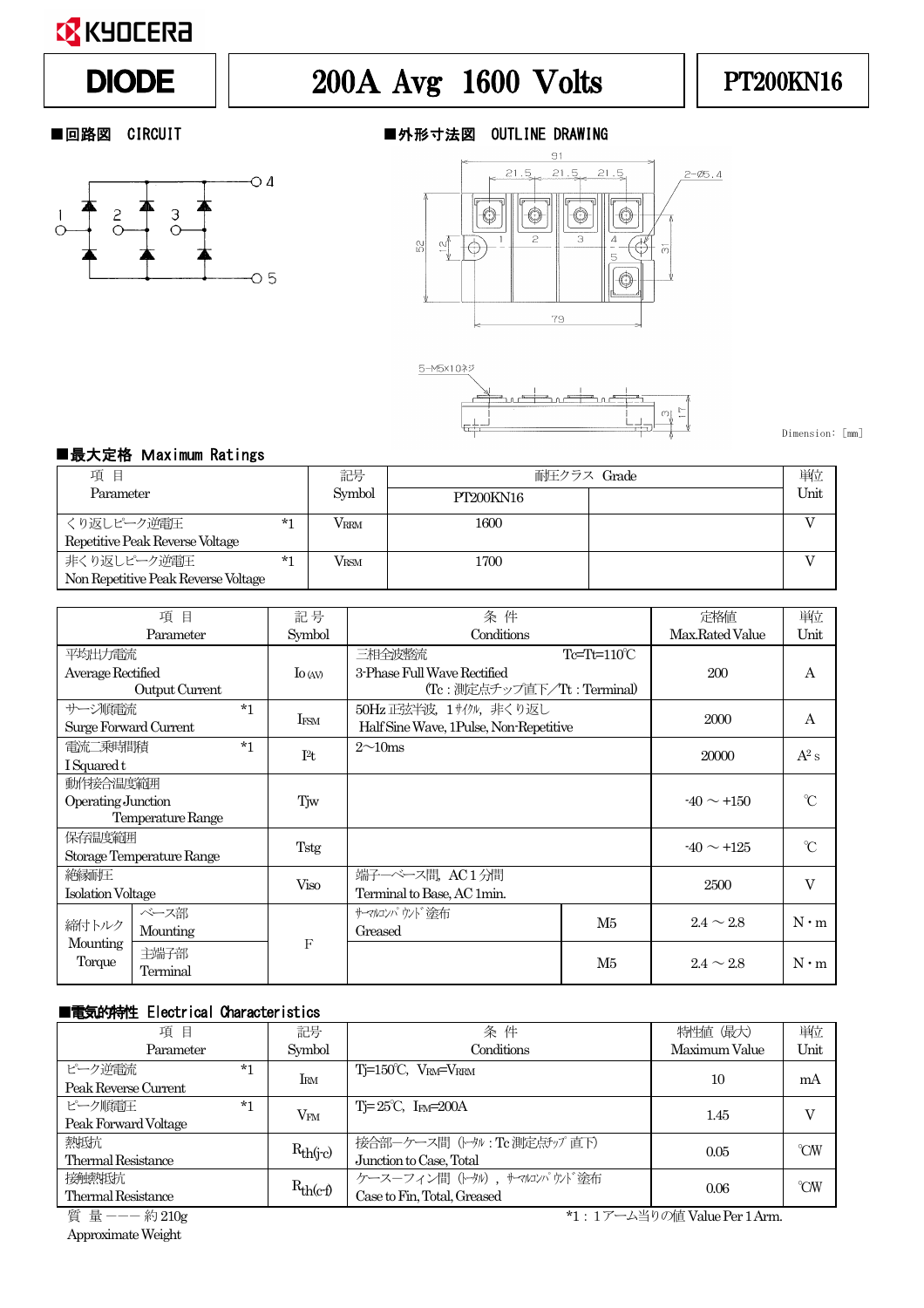**X** KYOCERA

*FORWARD CURRENT VS. VOLTAGE* 順 電 圧 特 性



 $(A)$ 

瞬

時

順

電

ὶ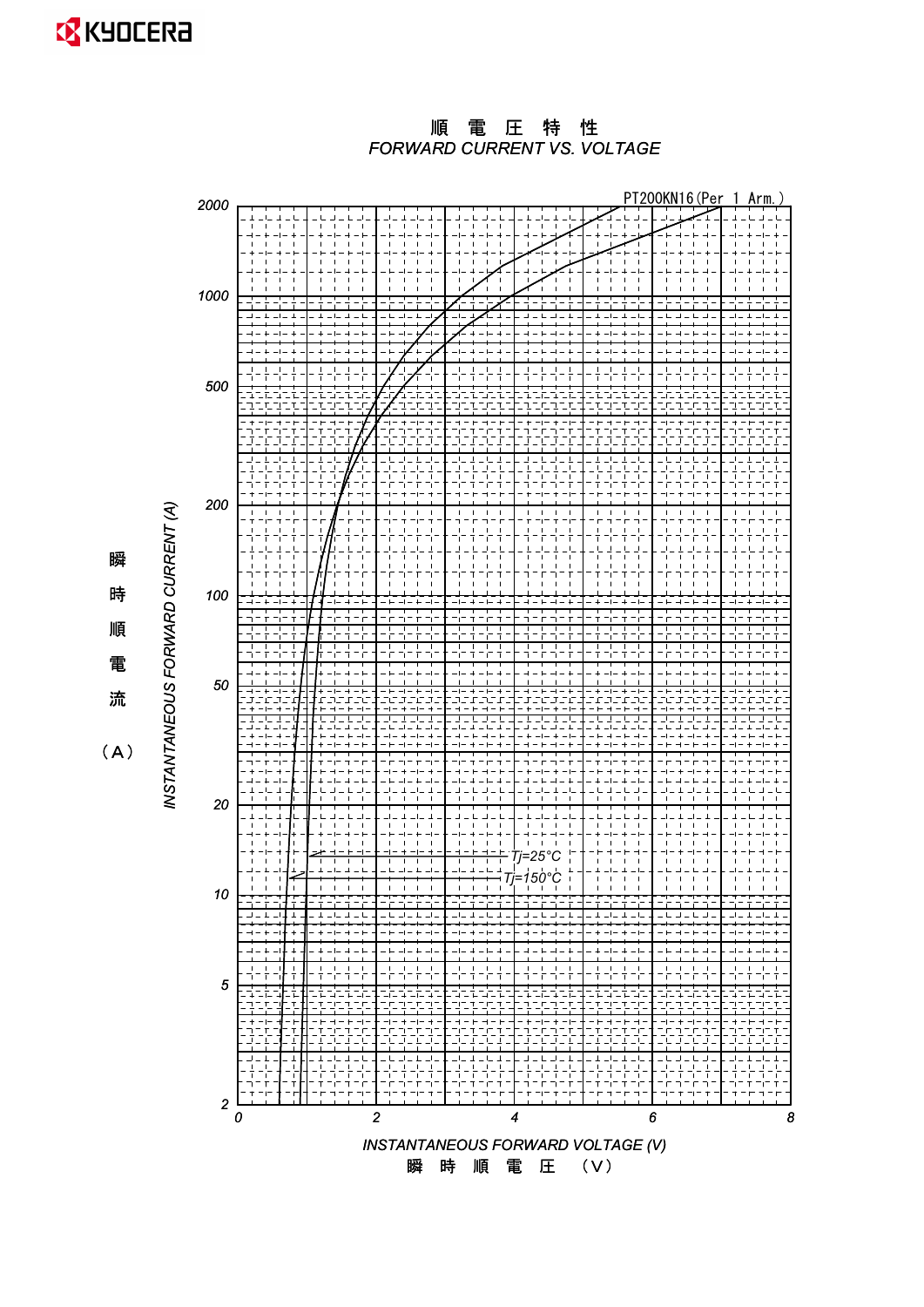### **EX** KYOCERA





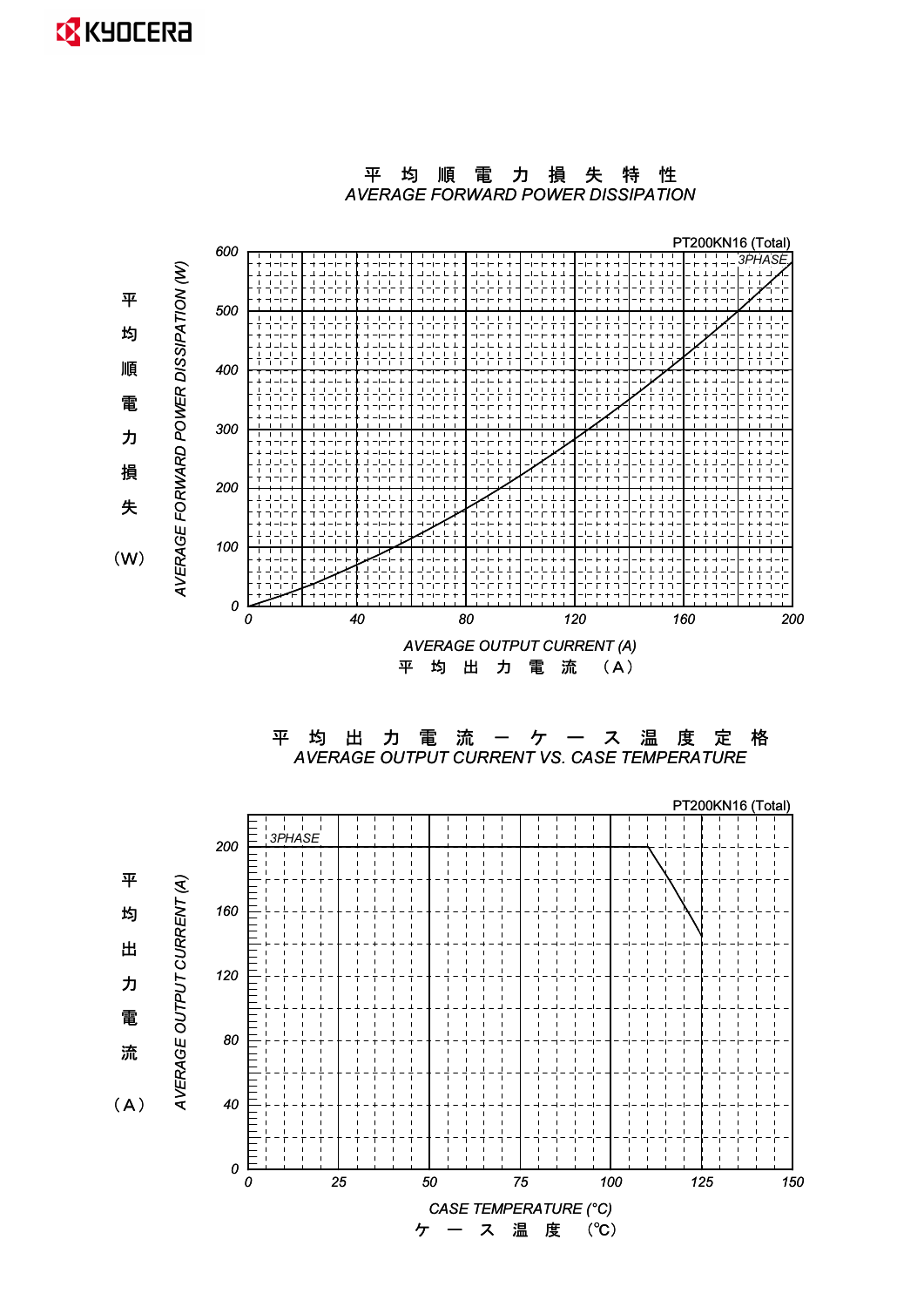**EX** KYOCERA

#### *SURGE CURRENT RATINGS* サ ー ジ 順 電 流 定 格

f=50Hz, Half Sine Wave, Non-Repetitive, Tj=150°C